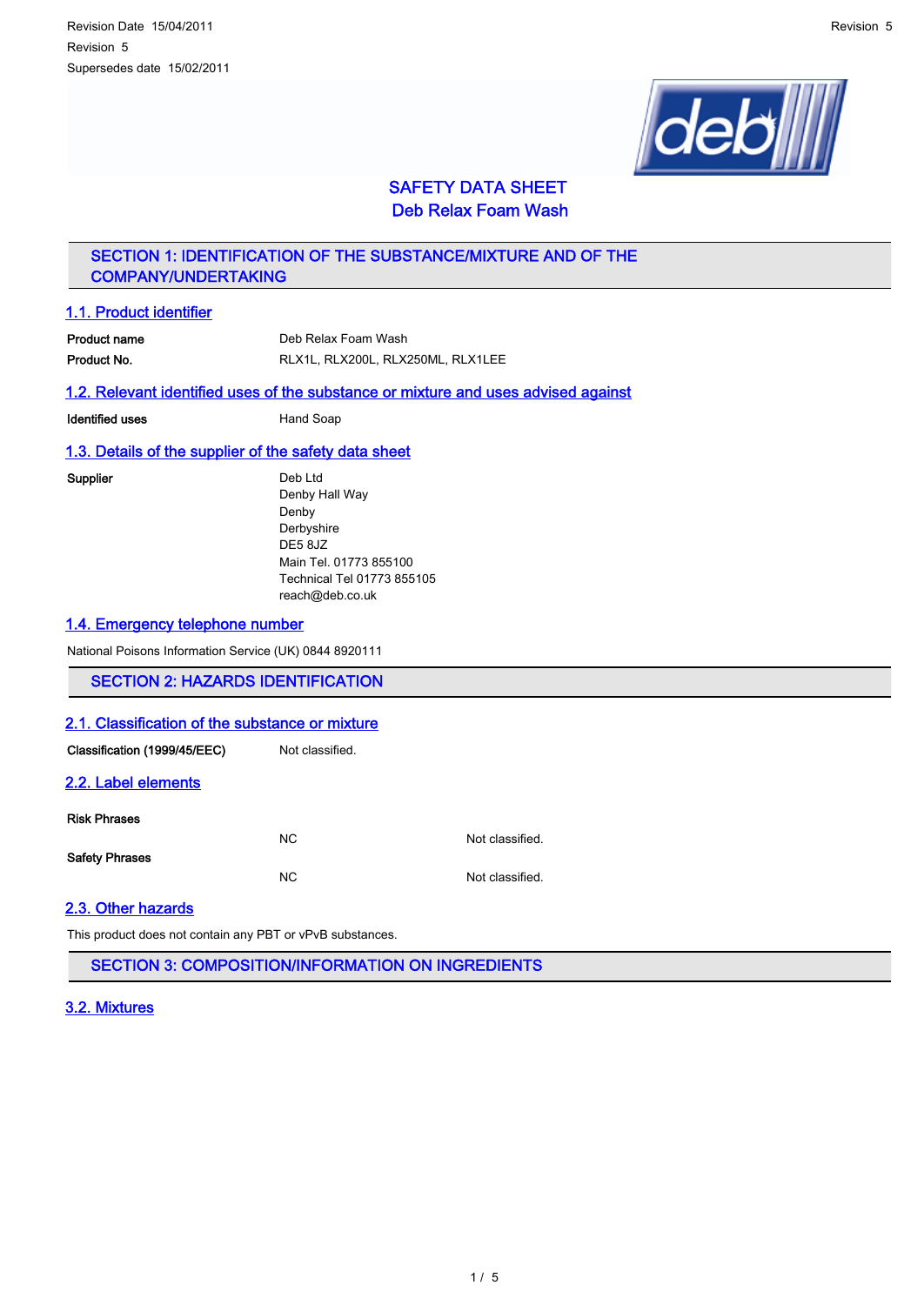# **INCI**

Aqua Sodium Laureth Sulfate Cocamidopropyl Betaine Cocamide DEA TEA-Lauryl Sulfate PEG-7 Glyceryl Cocoate Glycerin Citric Acid Benzyl Alcohol Methylchloroisothiazolinone Methylisothiazolinone Triethylene Glycol Propylene Glycol Magnesium Nitrate Magnesium Chloride DMDM Hydantoin Tetrasodium EDTA Panthenol Parfum CI 42090 CI 17200

# SECTION 4: FIRST AID MEASURES

# 4.1. Description of first aid measures

### Inhalation

Not relevant Unlikely route of exposure as the product does not contain volatile substances.

## Ingestion

Rinse mouth thoroughly. Get medical attention if any discomfort continues.

## Skin contact

### Not relevant

## Eye contact

Make sure to remove any contact lenses from the eyes before rinsing. Promptly wash eyes with plenty of water while lifting the eye lids. Continue to rinse for at least 15 minutes. Get medical attention promptly if symptoms occur after washing.

# 4.2. Most important symptoms and effects, both acute and delayed

# Inhalation No specific symptoms noted.

Ingestion No specific symptoms noted. Skin contact None under normal conditions.

### Eye contact

May cause temporary eye irritation.

# 4.3. Indication of any immediate medical attention and special treatment needed

No specific first aid measures noted.

# SECTION 5: FIREFIGHTING MEASURES

# 5.1. Extinguishing media

### Extinguishing media

This product is not flammable. Use fire-extinguishing media appropriate for surrounding materials.

# 5.2. Special hazards arising from the substance or mixture

### Hazardous combustion products

No hazardous decomposition products.

# 5.3. Advice for firefighters

## Special Fire Fighting Procedures

No specific fire fighting procedure given.

# SECTION 6: ACCIDENTAL RELEASE MEASURES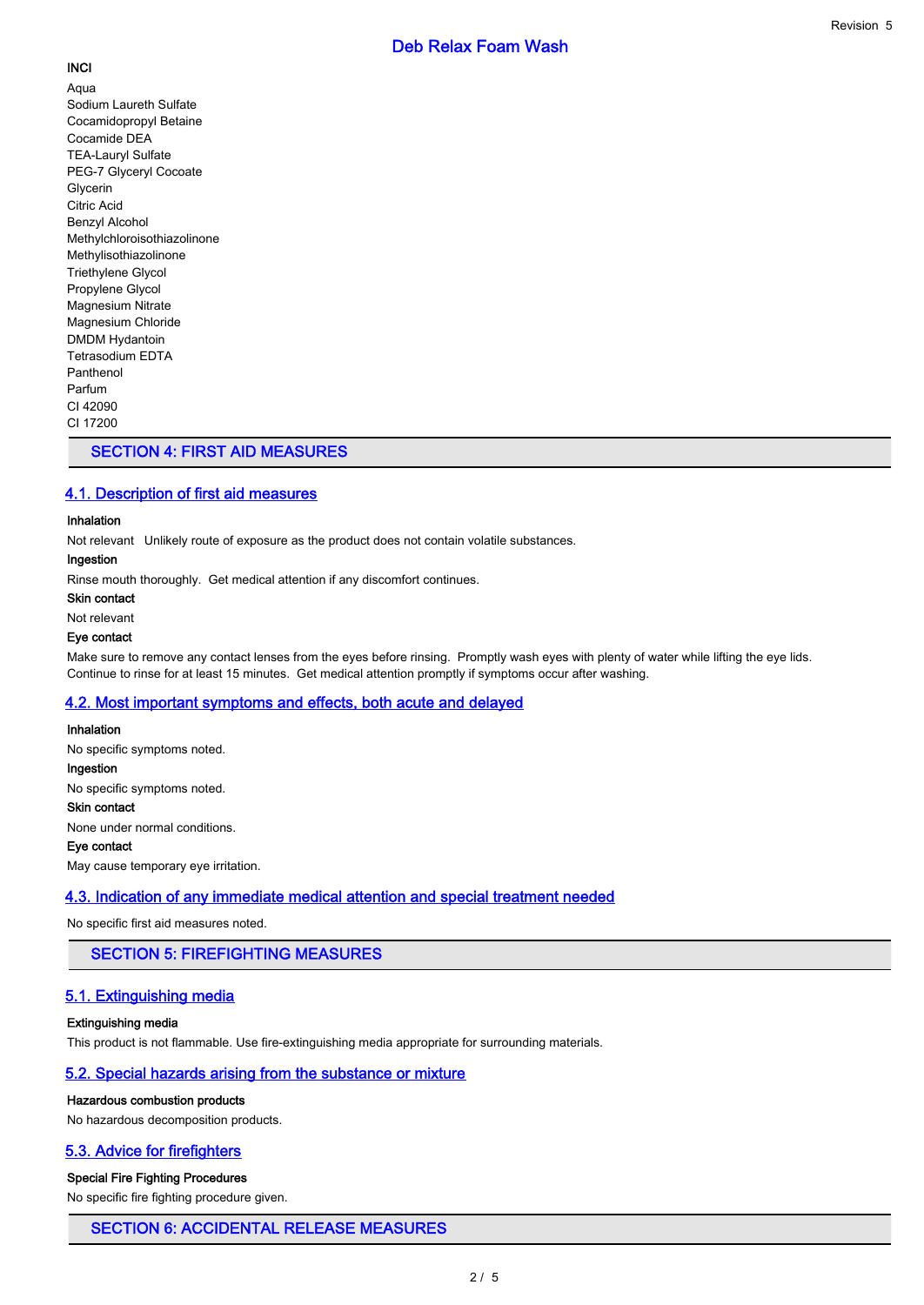# Deb Relax Foam Wash

## 6.1. Personal precautions, protective equipment and emergency procedures

Avoid contact with eyes.

## 6.2. Environmental precautions

Not relevant considering the small amounts used.

## 6.3. Methods and material for containment and cleaning up

Flush away small spillages with plenty of water. Do not let washing down water contaminate ponds or waterways. Large quantities should not be discharged into the drain but removed with absorbing material.

### 6.4. Reference to other sections

For waste disposal, see section 13.

# SECTION 7: HANDLING AND STORAGE

## 7.1. Precautions for safe handling

Avoid contact with eyes.

## 7.2. Conditions for safe storage, including any incompatibilities

Store in closed original container at temperatures between 0°C and 40°C.

### 7.3. Specific end use(s)

The identified uses for this product are detailed in Section 1.2.

## SECTION 8: EXPOSURE CONTROLS/PERSONAL PROTECTION

## 8.1. Control parameters

#### Ingredient Comments

No exposure limits noted for ingredient(s).

### 8.2. Exposure controls

## Engineering measures

Not relevant

Respiratory equipment No specific recommendations.

Eye protection

Not required normally but wear eye protection if you are conducting an operation where there is a risk of this product getting in the eyes.

## Hygiene measures

Not relevant

## SECTION 9: PHYSICAL AND CHEMICAL PROPERTIES

## 9.1. Information on basic physical and chemical properties

| Appearance               | Clear liquid.     |
|--------------------------|-------------------|
| Colour                   | Purple.           |
| Odour                    | Perfume.          |
| Solubilitv               | Soluble in water. |
| pH-Value, Conc. Solution | $6.5 - 7.5$       |

## 9.2. Other information

# SECTION 10: STABILITY AND REACTIVITY

## 10.1. Reactivity

No specific reactivity hazards associated with this product.

## 10.2. Chemical stability

Stable under normal temperature conditions.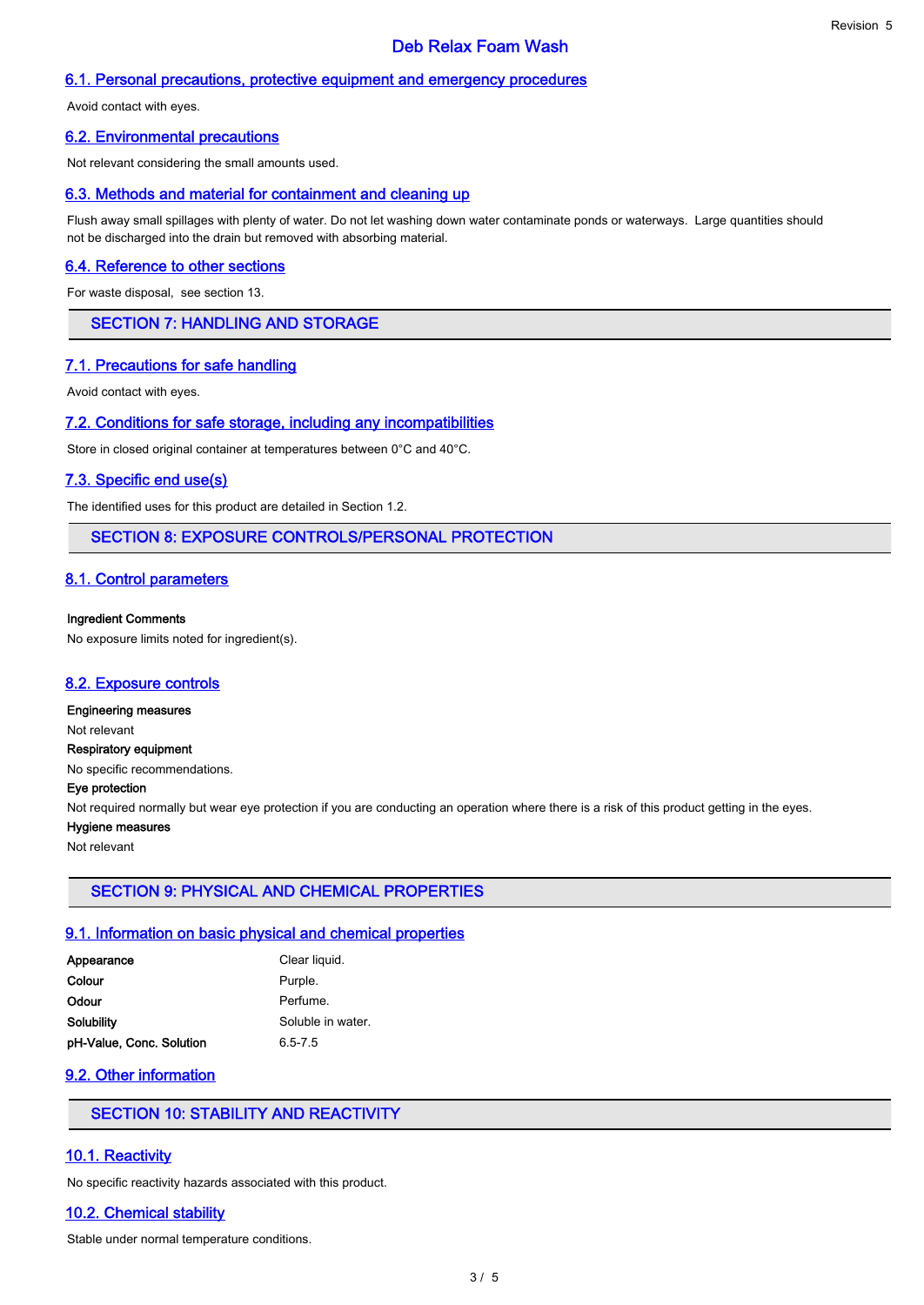# Deb Relax Foam Wash

## 10.3. Possibility of hazardous reactions

None known.

### 10.4. Conditions to avoid

There are no known conditions that are likely to result in a hazardous situation.

## 10.5. Incompatible materials

#### Materials To Avoid

No incompatible groups noted.

## 10.6. Hazardous decomposition products

None under normal conditions.

# SECTION 11: TOXICOLOGICAL INFORMATION

### 11.1. Information on toxicological effects

#### Inhalation

No specific health warnings noted.

#### Ingestion

May cause discomfort if swallowed.

#### Skin contact

Skin irritation is not anticipated when used normally.

#### Eye contact

May cause temporary eye irritation.

### SECTION 12: ECOLOGICAL INFORMATION

### **Ecotoxicity**

Not regarded as dangerous for the environment.

## 12.1. Toxicity

## Acute Fish Toxicity

Not considered toxic to fish.

### 12.2. Persistence and degradability

### **Degradability**

The surfactant(s) contained in this preparation complies(comply) with the biodegradability criteria as laid down in Regulation (EC) No.648/2004 on detergents. Data to support this assertion are held at the disposal of the competent authorities of the Member States and will be made available to them, at their direct request or at the request of a detergent manufacturer.

## 12.3. Bioaccumulative potential

#### Bioaccumulative potential

No data available on bioaccumulation.

## 12.4. Mobility in soil

Mobility: The product is soluble in water.

#### 12.5. Results of PBT and vPvB assessment

This product does not contain any PBT or vPvB substances.

## 12.6. Other adverse effects

None known.

## SECTION 13: DISPOSAL CONSIDERATIONS

#### General information

When handling waste, consideration should be made to the safety precautions applying to handling of the product.